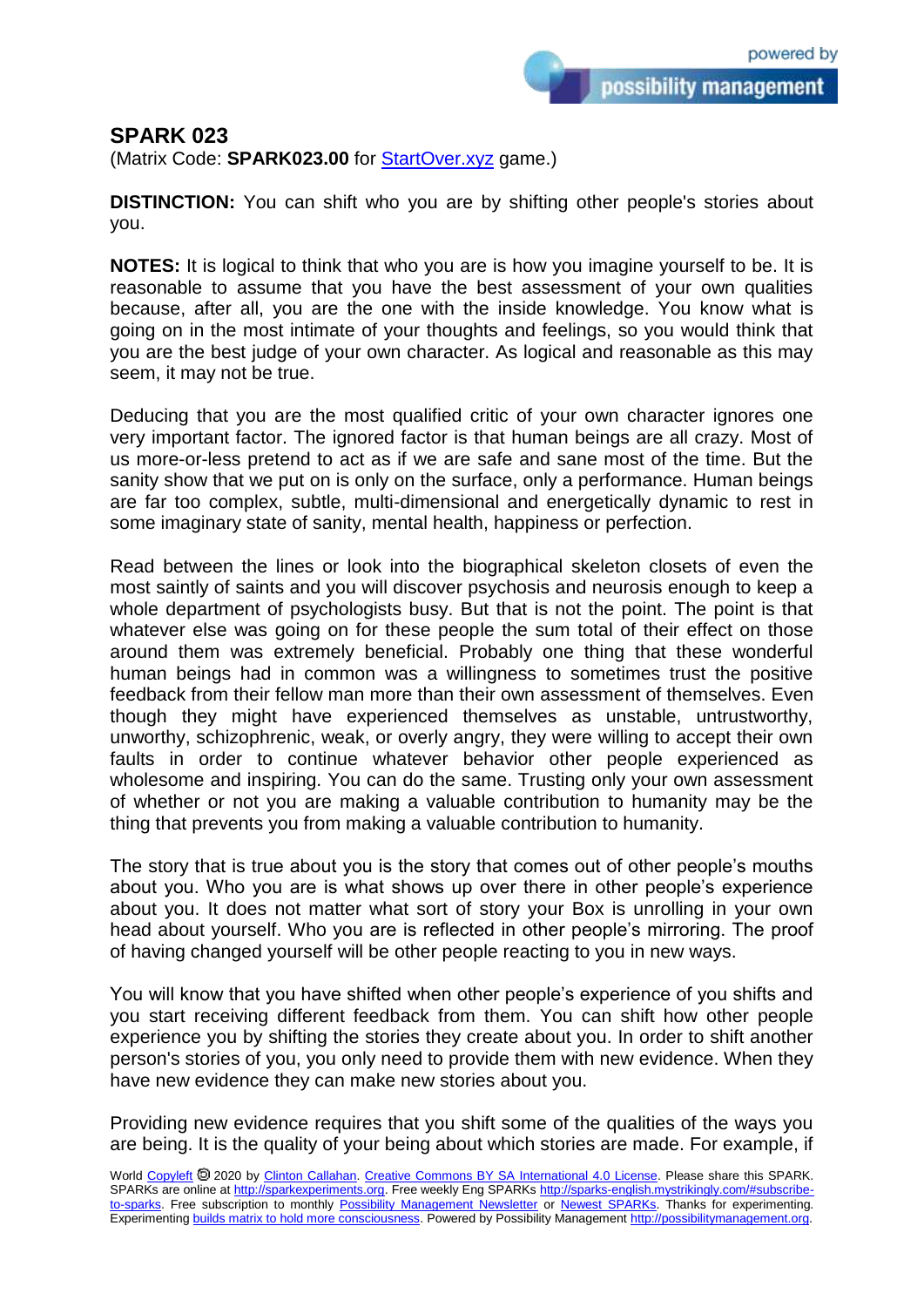people experience you as closed-down, superior, cold, judgmental, or isolated, and you decide that you want to shift who you are by shifting their stories about you, then you must shift your qualities of being.

How do you shift your qualities of being? The Possibility Management technique for doing something that you do not know how to do is to commit first, before you try to figure it all out. Begin by committing yourself to shifting your quality of being. Then start experimenting. The commitment itself creates the necessity for something real to occur.

## **EXPERIMENTS:**

**SPARK023.01** Start by choosing a quality about yourself that you would like to shift. For example, you might choose "closed-down." The opposite of "closed-down" is "open and relational." Begin by committing yourself to being open and related, even if you have no idea how that might go. Then make a list of some mannerisms and attitudes that you imagine an open related person might exhibit. For example,

- They might look at people directly in the eyes for longer than two seconds.
- They might relax and be with people with no strategic agenda.
- They might carry a neutral expression on their face, no scowl or plastic smile.
- They might speak less and listen more, accepting compassionately and without comment whatever they hear.
- They might occasionally share unasked about some personal joy or difficulty they had during the day.
- They might be able to instantly stop rushing and spend time talking with people outside of their circle of pals.
- They might openly ask for advice about important matters.
- They might be honestly interested in other people's lives.
- And so on.

Then take these ideas about what openness looks like as a personal list of action steps, and do them, suddenly, all at once, without reason or explanation. Take on these behaviors even if they feel awkward or strange at first. Do them even if they are not you. (Because, of course, they are not you. If they were already part of your repertoire of behaviors you would be shifting some other quality!) Do them as if they were you, as if you had a different quality of being already. Perform the new behavior as an act of conscious theater, high drama, for the purpose of your own development.

Your detector for how you are progressing is how other people regard and interact with you. Trust their interactions with you more than you trust your own experience of yourself. You may feel self-conscious, embarrassed, or uncertain. You may feel like what you are doing is totally fake. Take your cues from the stories other people tell about you, how they speak with you, how they speak with others about you. When their stories about you change, you have changed.

Whenever you catch yourself acting the old way just start acting again the way you want to be, without self-judgment, analysis or criticism. Your commitment is to act as if you are changed until the change stabilizes in you and the acting is no longer